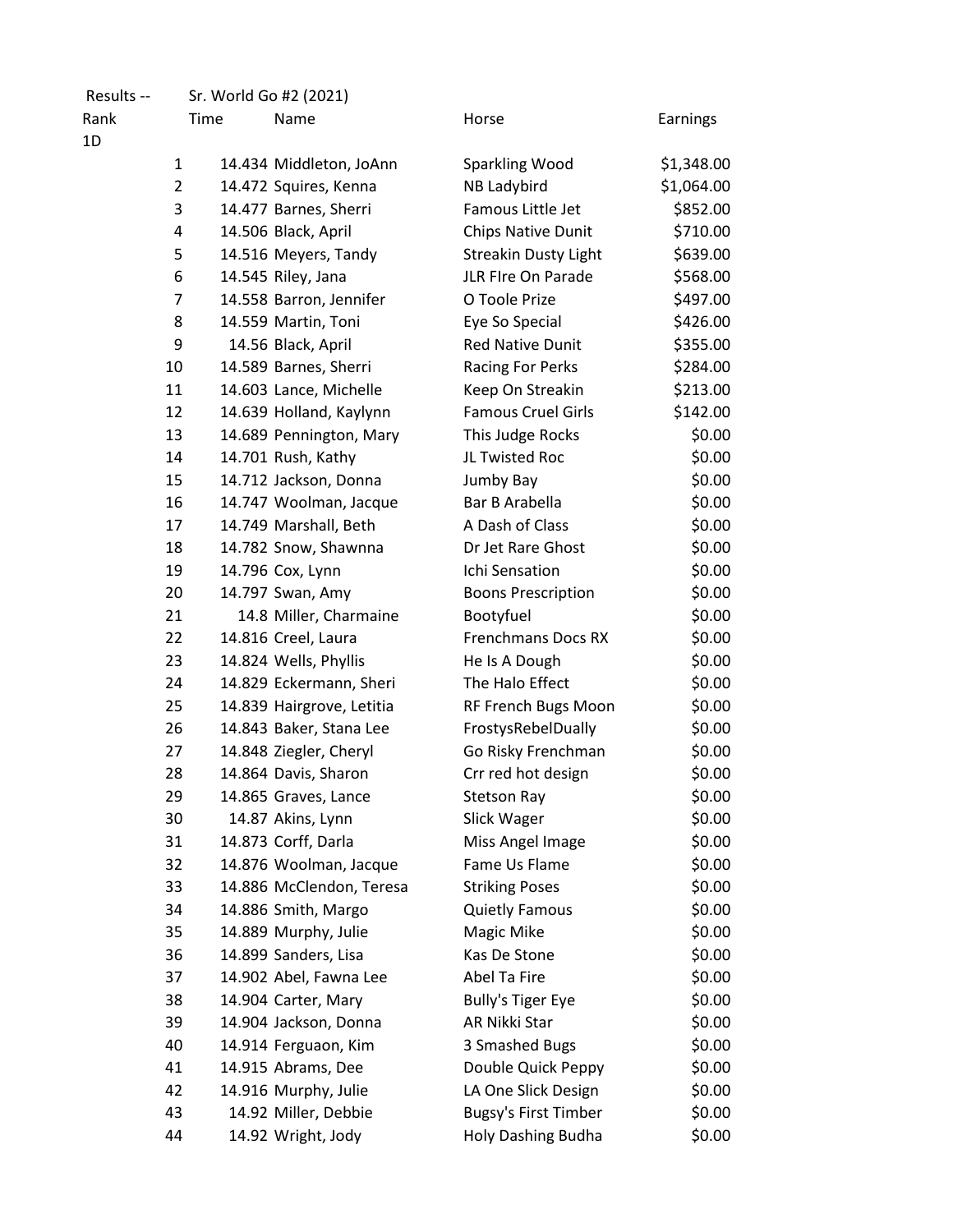| 45 | 14.925 Meyers, Tandy        | Dont Bug Me On Mundi        | \$0.00     |
|----|-----------------------------|-----------------------------|------------|
| 46 | 14.931 Osteen, Toby         | Rip Tide Rocket             | \$0.00     |
| 47 | 14.931 Franks, Chris        | Chick N A Class             | \$0.00     |
| 1  | 14.935 Brooks, Lee Ann      | <b>Azures Full Star</b>     | \$1,144.00 |
| 2  | 14.945 Aldrich, Fawn        | <b>Stripping Royalty</b>    | \$903.00   |
| 3  | 14.952 Roston, Joyce        | Dial N Firewater            | \$723.00   |
| 4  | 14.958 Eldridge, Jackie     | <b>Streaking Bray</b>       | \$602.00   |
| 5  | 14.963 Sorrells, Mary       | <b>Bubba Guy</b>            | \$542.00   |
| 6  | 14.964 Bradshaw, Roxanne    | Berts Snippper Bar          | \$482.00   |
| 7  | 14.967 Ellis, Jackie        | These Jeans Rock            | \$422.00   |
| 8  | 14.969 Wherrell, Sissie     | Everyone Loves Abbie        | \$361.00   |
| 9  | 14.973 Zant, Jenny          | Raise Me Ta Fame            | \$301.00   |
| 10 | 14.979 Ramage, Jennine      | Dasey May                   | \$241.00   |
| 11 | 14.985 Graves, Lance        | <b>Aspecial Firewater</b>   | \$181.00   |
| 12 | 14.99 Ahlgren, Sue          | <b>Tres My Trucks</b>       | \$60.00    |
| 13 | 14.99 Miller, Bricklee      | Hooked On Nick              | \$60.00    |
| 14 | 14.993 Muehlen, Kathy       | Fly Away Gal                | \$0.00     |
| 15 | 14.997 Oates, Pat           | Holy Fire N Money           | \$0.00     |
| 16 | 14.998 Dike, Monica         | TR Dollys FamousDash        | \$0.00     |
| 17 | 15.022 Nibarger, Julee      | Dat Rockin Hota             | \$0.00     |
| 18 | 15.023 Crowhurst, Frances   | Late Night Nuz              | \$0.00     |
| 19 | 15.035 Blanchett, Michelle  | DesignTaBeFamous            | \$0.00     |
| 20 | 15.038 Stine, Tracy         | Hemps Firewaater            | \$0.00     |
| 21 | 15.04 Henry, Becky          | Catch This Fury             | \$0.00     |
| 22 | 15.048 Hill, Cynthia        | Honor The Boonsmal          | \$0.00     |
| 23 | 15.066 McCormick, Debbie    | ThunderingDarkKnight        | \$0.00     |
| 24 | 15.071 Kile, Donna          | Pistol                      | \$0.00     |
| 25 | 15.074 Vogel, Terry         | Dinky Jets Famous JR        | \$0.00     |
| 26 | 15.083 Wherrell, Sissie     | Chasin Seattle Slew         | \$0.00     |
| 27 | 15.088 Lewis, Heather       | Lil Blu Diamond             | \$0.00     |
| 28 | 15.095 Moore, Valinda       | Famous Dr John              | \$0.00     |
| 29 | 15.099 Nottingham, Cindy    | <b>CB First Episode</b>     | \$0.00     |
| 30 | 15.104 Canady-Taylor, Becky | <b>Chesters Love Master</b> | \$0.00     |
| 31 | 15.107 Harrison, Rita       | Knee Deep N Thetules        | \$0.00     |
| 32 | 15.113 Stovall, Jodi        | Miss French Drifter         | \$0.00     |
| 33 | 15.115 Hartt, Jackie        | <b>Stormin To Honor</b>     | \$0.00     |
| 34 | 15.116 Schexnaider, Melinda | <b>Eddies Dash</b>          | \$0.00     |
| 35 | 15.119 McDonnor, Don        | <b>DBW Peggy Sue</b>        | \$0.00     |
| 36 | 15.122 Clark, Bill          | Rare Jet Judge              | \$0.00     |
| 37 | 15.129 Hallmark, Mindy      | Freedom Has Itsperks        | \$0.00     |
| 38 | 15.132 Melton, Karyn        | Joe's Gay Lady              | \$0.00     |
| 39 | 15.132 McCleary, Bonnie     | ChargeItToTheMay            | \$0.00     |
| 40 | 15.133 Williams, Marlena    | A Smooth Starbert           | \$0.00     |
| 41 | 15.142 Armstrong, Kay       | <b>Snazzy Dazzler</b>       | \$0.00     |
| 42 | 15.146 Moore, Polly         | Dizzy Moon Expres           | \$0.00     |
| 43 | 15.147 Oswald, Shonni       | Taylor's Jazz               | \$0.00     |

2D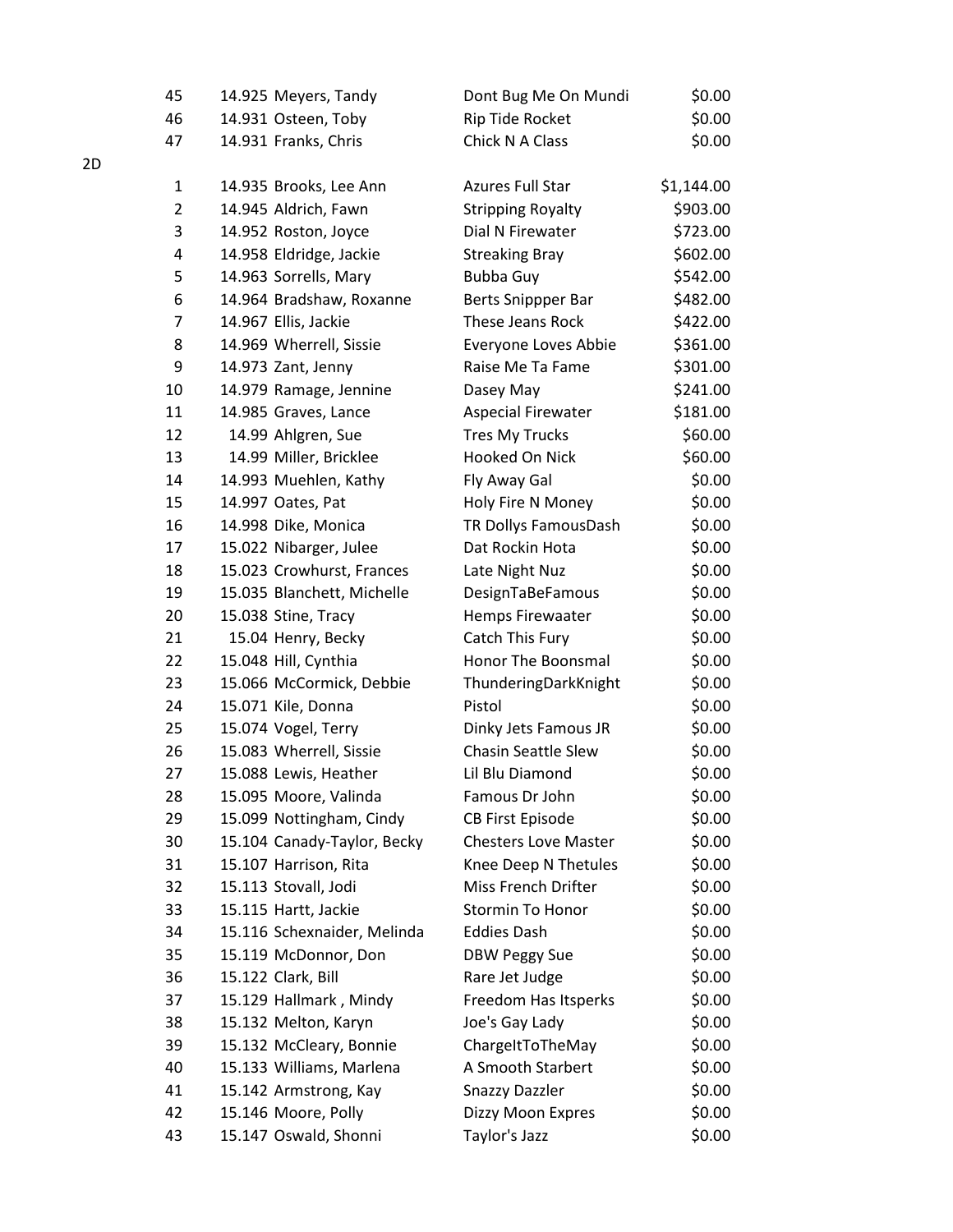| 44 | 15.147 Ash, Anessa             | <b>Flittin The Bill</b>     | \$0.00 |
|----|--------------------------------|-----------------------------|--------|
| 45 | 15.15 O'Neal, Merrill          | Forever                     | \$0.00 |
| 46 | 15.155 Phillipo, Tammy         | Striker                     | \$0.00 |
| 47 | 15.162 Sherman, Scott          | PT Cowboy Cadillac          | \$0.00 |
| 48 | 15.163 Graves, Lance           | Dashinlikastreaker          | \$0.00 |
| 49 | 15.167 Pritchard, Holly        | <b>Bogies French Moon</b>   | \$0.00 |
| 50 | 15.167 Coppinger, Belinda      | Chiselled On My Mind        | \$0.00 |
| 51 | 15.177 Ezell, Connie           | IZ Happy Rockin Hank        | \$0.00 |
| 52 | 15.184 Scarmardo, Jo           | JJ Bar Jet                  | \$0.00 |
| 53 | 15.191 Cory, Diana             | <b>Nicks Flying Bug</b>     | \$0.00 |
| 54 | 15.2 Williams, Bob             | LLStarspangledbanner        | \$0.00 |
| 55 | 15.201 Barron, Jennifer        | <b>WRS Kool Feature</b>     | \$0.00 |
| 56 | 15.231 Brewer, Dawn            | TakeAShotOnMe               | \$0.00 |
| 57 | 15.234 Dorsey, Georgia         | Hello Moon                  | \$0.00 |
| 58 | 15.239 Taylor, Janey           | Roll Me A Bully             | \$0.00 |
| 59 | 15.248 Herrington, Lucinda     | <b>Trixie</b>               | \$0.00 |
| 60 | 15.263 Bay, Joyce              | Lucky                       | \$0.00 |
| 61 | 15.271 Zant, Shelia            | <b>Blazen Hot Fire</b>      | \$0.00 |
| 62 | 15.272 Payne, Julie            | Sacred Indians Chanc        | \$0.00 |
| 63 | 15.277 Robb, Jacki             | Playboys Boutique           | \$0.00 |
| 64 | 15.282 Bishop, Dawn            | Red Peppy Anna              | \$0.00 |
| 65 | 15.287 Graham, Tammy           | Dash For Fuel               | \$0.00 |
| 66 | 15.296 Ahlgren, Sue            | Streakinturnem              | \$0.00 |
| 67 | 15.303 Riley, Jana             | <b>JLR Showcase Design</b>  | \$0.00 |
| 68 | 15.304 Boe, Connie             | <b>Bellalicious</b>         | \$0.00 |
| 69 | 15.305 Tobiasson, Connie       | <b>Flits Maverick</b>       | \$0.00 |
| 70 | 15.308 Miller, Tammie          | Barrons watch               | \$0.00 |
| 71 | 15.31 Harville, Patty          | <b>TFF Barrels Down Pat</b> | \$0.00 |
| 72 | 15.325 Blanchett, Michelle     | TY Colour Me French         | \$0.00 |
| 73 | 15.327 Wright, Cindy           | <b>Bodacious Booty</b>      | \$0.00 |
| 74 | 15.327 Taylor, Jena            | SpidersmansFuelTank         | \$0.00 |
| 75 | 15.33 Oxner, Jan               | Casey Scooter               | \$0.00 |
| 76 | 15.33 Ludwig, Bruce            | <b>Streak N Stoli</b>       | \$0.00 |
| 77 | 15.337 Harrison, Rita          | Dakotas War Dance           | \$0.00 |
| 78 | 15.338 Carlin, Laura           | Bay Go Bye Bye              | \$0.00 |
| 79 | 15.359 Ganter, Angela          | Flit Money                  | \$0.00 |
| 80 | 15.366 Smith, Beverly          | <b>HENRYS SWEETIE</b>       | \$0.00 |
| 81 | 15.368 Headrick, David         | <b>Running Ivory</b>        | \$0.00 |
| 82 | 15.368 Hamit, Kent             | Deposit The Money           | \$0.00 |
| 83 | 15.369 Zant, Shelia            | Sazzy                       | \$0.00 |
| 84 | 15.37 Thompson, Liz            | Romeo                       | \$0.00 |
| 85 | 15.371 Maher, Sonia            | Woodrow                     | \$0.00 |
| 86 | 15.374 Johnston, Jay           | Diamond Dude Dun it         | \$0.00 |
| 87 | 15.377 Vanlandingham, Michelle | Fritzy Slidin Salono        | \$0.00 |
| 88 | 15.378 Jones, Marilyn          | Streakin Whirlaway          | \$0.00 |
| 89 | 15.386 Wheeler, Belinda        | LLP Susies Witch            | \$0.00 |
| 90 | 15.391 Bonnema, Kasey          | <b>Matts King Bug</b>       | \$0.00 |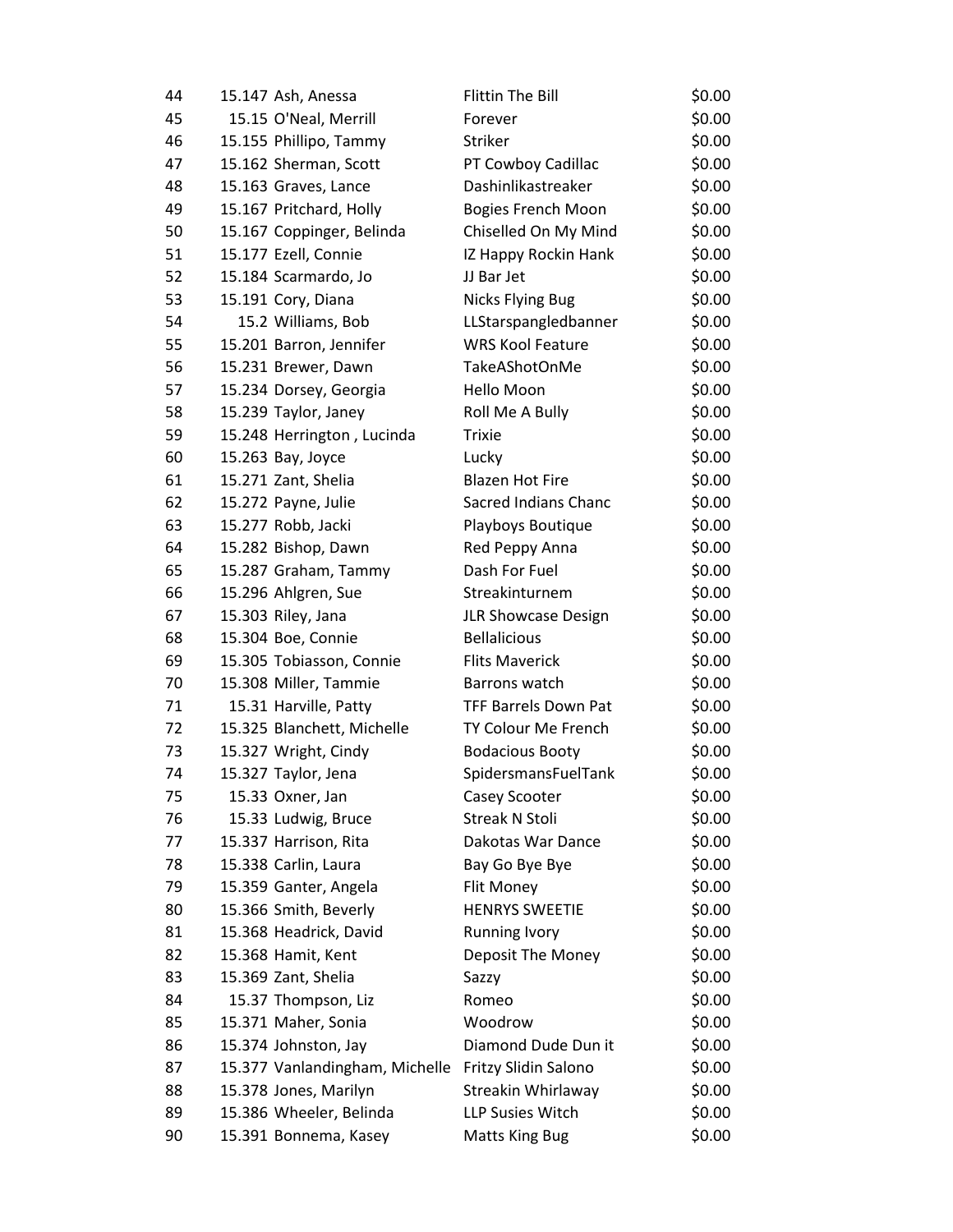| 91       | 15.398 Tully-Looper, Margaret             | Hands Oklahoma Boone                 | \$0.00           |
|----------|-------------------------------------------|--------------------------------------|------------------|
| 92       | 15.399 Tuinei, Kristi                     | Zippys Cash ta Fame                  | \$0.00           |
| 93       | 15.401 Cox, Chris                         | <b>MT Momlight</b>                   | \$0.00           |
| 94       | 15.407 Rue, Doreen                        | imablondeperk                        | \$0.00           |
| 95       | 15.411 Johnson, Tonia                     | PFF FirewaterDrifter                 | \$0.00           |
| 96       | 15.414 Leach, Linda                       | <b>Driving Miss Daisy</b>            | \$0.00           |
| 97       | 15.421 Tichenor, Tammy                    | Heavens Advantage                    | \$0.00           |
| 98       | 15.424 Graves, Lance                      | Roses N Fame                         | \$0.00           |
| 99       | 15.428 Begnaud, Michelle                  | LR U Gotta Be Kidden                 | \$0.00           |
| 100      | 15.431 Williams, Marlena                  | Jackie Bee Starbert                  | \$0.00           |
| 1        | 15.445 Penland, Linda                     | FrenchKissTheLady                    | \$841.00         |
| 2        | 15.445 Wright, Cindy                      | Dialin For 10                        | \$841.00         |
| 3        | 15.452 Baldwin, Veronica                  | Sassy Black Label                    | \$594.00         |
| 4        | 15.454 Richardson, Susan                  | Docs Toy Indian                      | \$495.00         |
| 5        | 15.457 Bailey, Shawna                     | <b>Wild Cartel</b>                   | \$445.00         |
| 6        | 15.457 Alsup, Gail                        | Juan Fast Jet                        | \$371.00         |
| 7        | 15.464 Armstrong, Kay                     | <b>Bold Commitment</b>               | \$371.00         |
| 8        | 15.468 Bryant, Carla                      | Pay Frosty Fortunes                  | \$297.00         |
| 9        | 15.478 Seffens, Susan                     | Juppin Jack Flash                    | \$247.00         |
| 10       | 15.478 Bowman, Candace                    | Popularwood                          | \$173.00         |
| 11       | 15.481 Romberg, Royce                     | MaGoo                                | \$173.00         |
| 12       | 15.482 Leopard, Gloria                    | Miss Kitty Starlight                 | \$99.00          |
| 13       | 15.482 Belew, Babs                        | Ms Sonny Streat                      | \$0.00           |
| 14       | 15.483 Schoenthal, Tracie                 | <b>Easter Bunny Special</b>          | \$0.00           |
| 15       | 15.486 Muse, Shelley                      | <b>VF Rare Coin</b>                  | \$0.00           |
| 16       | 15.486 Branch, Gloria                     | <b>VVF Plays With Guns</b>           | \$0.00           |
| 17       | 15.489 McKinzie, Kendra                   | Mini Texas Star                      | \$0.00           |
| 18       | 15.498 Davis, Kathleen                    | <b>Fuels Perkin Butch</b>            | \$0.00           |
| 19       | 15.5 Spurgeon, Waynella                   | <b>CCC Wranglers Glory</b>           | \$0.00           |
| 20       | 15.503 Ogle, Mary Beth                    | Look What Dyna Did                   | \$0.00           |
| 21       | 15.513 Turner, Julia                      | <b>Bunnys Last Babe</b>              | \$0.00           |
| 22       | 15.515 Greenlees, Tonia                   | Dunit Kat Cody                       | \$0.00           |
| 23       | 15.515 Norell, Linda                      | Hope For Jess                        | \$0.00           |
| 24       | 15.52 Sorrells, Mary                      | <b>Chasin Magnolias</b>              | \$0.00           |
| 25       | 15.521 Schmidt, Kim                       | Penny Popper                         | \$0.00           |
| 26       | 15.522 Tracy, Carol                       | <b>Supersonic Country</b>            | \$0.00           |
| 27<br>28 | 15.525 Davis, Janette                     | Madam Money Perry<br>Fire Wood Frost | \$0.00<br>\$0.00 |
| 29       | 15.538 Ritchie, LeAnn<br>15.54 Ellis, Kay | Bar Dee Starsndipper                 | \$0.00           |
| 30       | 15.541 Miller, Charmaine                  | Stride                               | \$0.00           |
| 31       | 15.551 Addison, Rhonda                    | <b>Nawlins Brees</b>                 | \$0.00           |
| 32       | 15.554 Wisby, Angela                      | <b>HHR Doctor Diamond</b>            | \$0.00           |
| 33       | 15.556 Board, Jacqueline                  | JenSen                               | \$0.00           |
| 34       | 15.569 Faulk, Debi                        | Holland's Supergirl                  | \$0.00           |
| 35       | 15.57 Shinn, Susan                        | Dixie'sLittleCutter                  | \$0.00           |
| 36       | 15.578 Smith, Robin                       | Chaps Gold Fuel                      | \$0.00           |
|          |                                           |                                      |                  |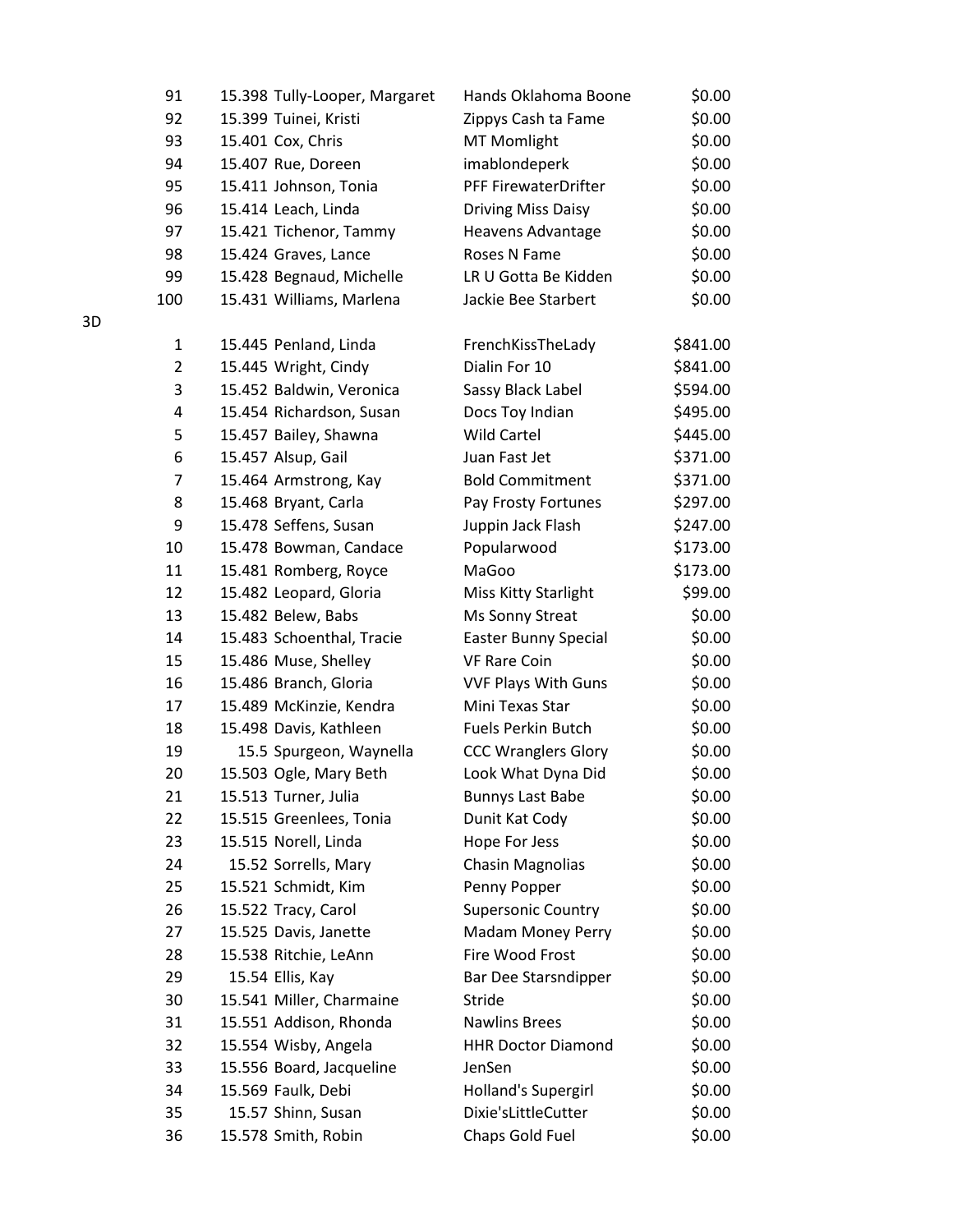| 37 | 15.584 Savage, Linda      | Keep Her Blonde             | \$0.00 |
|----|---------------------------|-----------------------------|--------|
| 38 | 15.587 Taulman, Cissy     | Neat As A Cat               | \$0.00 |
| 39 | 15.589 Courtney, Kelly    | <b>JPS PreachinForPerks</b> | \$0.00 |
| 40 | 15.589 Hoover, Trish      | Leopie Badger 86            | \$0.00 |
| 41 | 15.593 Kelley, Sharon     | Kings Dude Chex             | \$0.00 |
| 42 | 15.598 Mohon, Angie       | I Barely Get R Done         | \$0.00 |
| 43 | 15.6 Caskey, Cathy        | Pass on Red                 | \$0.00 |
| 44 | 15.601 Wilson, Susan      | WB Peppy Zan Parr           | \$0.00 |
| 45 | 15.604 Willis, Patsy      | Hand Me the Cash            | \$0.00 |
| 46 | 15.606 Spillers, Kaye     | Miss Perky Flit             | \$0.00 |
| 47 | 15.612 Zabel, Lori        | Unfaded Fame                | \$0.00 |
| 48 | 15.628 Osborn, Billie     | Dexter                      | \$0.00 |
| 49 | 15.631 Ford, Danita       | John's Majestic             | \$0.00 |
| 50 | 15.637 Schmidt, Cheryl    | CF Freckles N Fame          | \$0.00 |
| 51 | 15.647 Winkle, Jo Van     | Perks Wild Hayday           | \$0.00 |
| 52 | 15.647 Romberg, Royce     | <b>Chasen Fireflies</b>     | \$0.00 |
| 53 | 15.654 Zabel, Lori        | <b>VF Naturally Famous</b>  | \$0.00 |
| 54 | 15.66 Jones, Kathy        | Shake My Lariat             | \$0.00 |
| 55 | 15.671 Wade, Lisa         | Santex Sparkywood           | \$0.00 |
| 56 | 15.672 Gates, Barbara     | Four Alarm Tootie           | \$0.00 |
| 57 | 15.677 Holloway, Leslie   | Indy                        | \$0.00 |
| 58 | 15.678 Lloyd, Tracy       | Seia Blondie                | \$0.00 |
| 59 | 15.68 Walker, Charlie     | <b>KM Cash N Perks</b>      | \$0.00 |
| 60 | 15.684 Johnson, Ann       | Get R Done O Toole          | \$0.00 |
| 61 | 15.691 Gerwitz, Michelle  | Darlene's Trouble           | \$0.00 |
| 62 | 15.692 Obenoskey, Robin   | RisKeyOnTheTop              | \$0.00 |
| 63 | 15.697 Thompson, Kirk     | Cap Snatcher                | \$0.00 |
| 64 | 15.698 Oxner, Jan         | LLE Hot Stuff               | \$0.00 |
| 65 | 15.699 Kinder, Carol      | Hustlers Cherokee Je        | \$0.00 |
| 66 | 15.702 Gallent, Phyllis   | Heza Bully Gator            | \$0.00 |
| 67 | 15.719 Mayes, Kaye        | <b>Bugity Bugity Too</b>    | \$0.00 |
| 68 | 15.72 Johnson, Ann        | Awesome Lover               | \$0.00 |
| 69 | 15.722 Ritchie, LeAnn     | Hope Shes Not Tricky        | \$0.00 |
| 70 | 15.73 Dennard, Donna      | SMLuckyDrawinVegas          | \$0.00 |
| 71 | 15.735 Ash, Anessa        | <b>Starbert Got Swagg</b>   | \$0.00 |
| 72 | 15.74 Seffens, Larry      | Streakin Jule Bug           | \$0.00 |
| 73 | 15.741 Stevens, Jana      | <b>Batmans Dash Ta Fame</b> | \$0.00 |
| 74 | 15.75 Leopard, Gloria     | Docs Cocoa Revenge          | \$0.00 |
| 75 | 15.755 Whiteside, Andrea  | Ima Siouxper Star           | \$0.00 |
| 76 | 15.755 Cocks, Karen       | Paloma Pine                 | \$0.00 |
| 77 | 15.755 Chaddick, Dana     | Dr Taylor                   | \$0.00 |
| 78 | 15.757 Waggoner, Annette  | Antonio Bandana             | \$0.00 |
| 79 | 15.761 Braudrick, Monique | <b>Vibrant Peppermint</b>   | \$0.00 |
| 80 | 15.764 Toll, Cindy        | ShezaCasanovaSpecial        | \$0.00 |
| 81 | 15.765 Cole, Linda        | RR Yawanna Peasa Dis        | \$0.00 |
| 82 | 15.767 Lieblong, Brad     | Miss EDY Stinson            | \$0.00 |
| 83 | 15.769 Lake, Carrie       | <b>Colonel Senbar Rose</b>  | \$0.00 |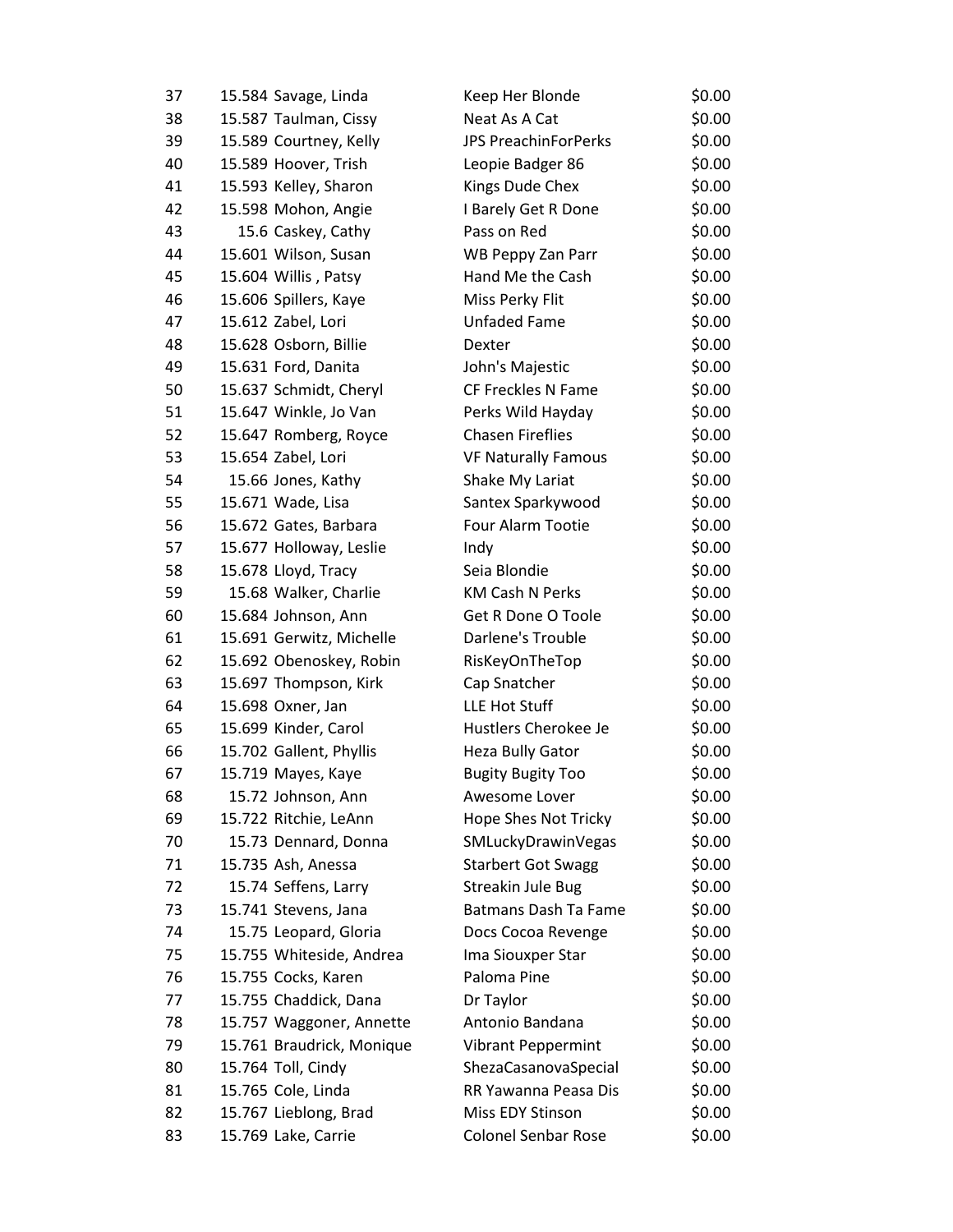| 84             | 15.77 Ludwig, Bruce       | Howdy And Adios             | \$0.00   |
|----------------|---------------------------|-----------------------------|----------|
| 85             | 15.772 Hubler, Sandy      | Sunny C Lil Hickory         | \$0.00   |
| 86             | 15.775 Williams, Michelle | JL Reckless Rainbow         | \$0.00   |
| 87             | 15.782 Adams, Angela      | Snookys Bootlegger          | \$0.00   |
| 88             | 15.785 Bowman, Candace    | Docs Silver Bar             | \$0.00   |
| 89             | 15.79 Jones, Kelly        | FrecklesfamousFrench        | \$0.00   |
| 90             | 15.799 Stuckey, Kellie    | GirlFling                   | \$0.00   |
| 91             | 15.818 Jenks, Bill        | <b>Sadie Frosted Austin</b> | \$0.00   |
| 92             | 15.819 Lynn, Louise       | Senorita Mirada             | \$0.00   |
| 93             | 15.823 Zabel, Lori        | BA Daddy Wuza Rocker        | \$0.00   |
| 94             | 15.83 Pool, Nita          | Takin On The Kings          | \$0.00   |
| 95             | 15.831 Graves, Lance      | Likafirewater               | \$0.00   |
| 96             | 15.841 Ruffin, Sandra     | Real Easy Drift             | \$0.00   |
| 97             | 15.85 Guinn, Diane        | Iris Rum On Fire            | \$0.00   |
| 98             | 15.855 Konklin, Debbie    | <b>Extreme Cat</b>          | \$0.00   |
| 99             | 15.857 Steinberg, Gina    | Lizzys Loup                 | \$0.00   |
| 100            | 15.874 Ellis, Jackie      | Shineontherocks FF          | \$0.00   |
| 101            | 15.881 Matthews, Samantha | Runaway PlayGun             | \$0.00   |
| 102            | 15.883 Mouton, Melissa    | PH TwoTiminStreaker         | \$0.00   |
| 103            | 15.891 West, Sharon       | FrenchmensGloNGhost         | \$0.00   |
| 104            | 15.892 Turner, Kimber     | Firen Flits Honor           | \$0.00   |
| 105            | 15.896 Ellis, Sheila      | Mr Dash Wood                | \$0.00   |
| 106            | 15.899 Peacock, Steve     | Lakota Lena Gold            | \$0.00   |
| 107            | 15.907 Smith, Teresa      | Eyed Be A Bug               | \$0.00   |
| 108            | 15.912 Smith, Beverley    | Flame N Hot                 | \$0.00   |
| 109            | 15.913 Ward, Bobbi        | ΚJ                          | \$0.00   |
| 110            | 15.919 Powell, Nadine     | Dashing Docs Prize          | \$0.00   |
| 111            | 15.922 Vargas, Penny      | Crush On Gold Seeker        | \$0.00   |
| 112            | 15.923 Marshall, Patti    | Lucky's Nifty Tivio         | \$0.00   |
| 113            | 15.924 Graves, Lance      | Indygo                      | \$0.00   |
| 114            | 15.927 Appleton, Barbara  | <b>Blazin N Sizzlin</b>     | \$0.00   |
| 115            | 15.928 Martin, Denise     | Lana Smokes Oh Cay          | \$0.00   |
| 116            | 15.929 McCormick, James   | Sadie Geaux Seekum          | \$0.00   |
| 117            | 15.932 Peacock, Steve     | Lucks Nancy Star            | \$0.00   |
| 118            | 15.933 Talley, Beth       | Jag                         | \$0.00   |
| $\mathbf{1}$   | 15.934 Miles, Sharon      | Blondi                      | \$736.00 |
| $\overline{2}$ | 15.942 Tessmann, Vickie   | Chesters Full Of It         | \$581.00 |
| 3              | 15.948 Crosby, Marky      | WH LoweryBoyBlue            | \$465.00 |
| 4              | 15.954 Weatherby, Pam     | Sassy Kett                  | \$387.00 |
| 5              | 15.956 Randolph, Connie   | Hot Rod Kitty Catt          | \$349.00 |
| 6              | 15.964 Howell, Mary       | <b>Bounding For Trouble</b> | \$310.00 |
| 7              | 15.967 Nerwich, Kay       | Perks So Easy               | \$271.00 |
| 8              | 15.973 Matthews, Samantha | <b>Chasin Hotpants</b>      | \$232.00 |
| 9              | 15.979 Newberry, Karen    | <b>Guys Easy Six</b>        | \$194.00 |
| 10             | 15.985 Jones, Marilyn     | Dani                        | \$155.00 |
| 11             | 15.997 Arceneaux, Sara    | I Prefer You                | \$116.00 |

4D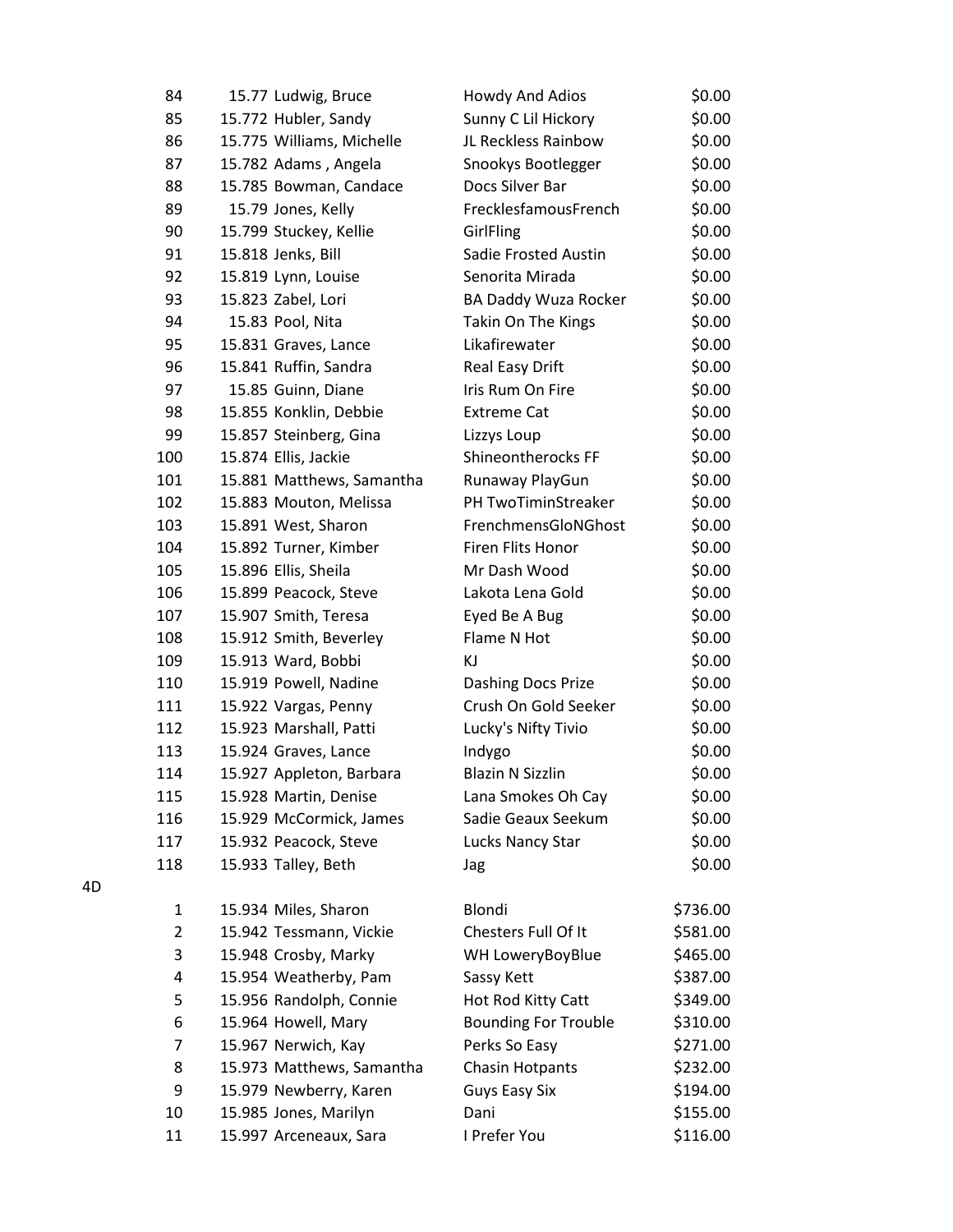| 12 | 16.007 Taylor, Janey      | <b>Two Natives</b>          | \$77.00 |
|----|---------------------------|-----------------------------|---------|
| 13 | 16.011 Caskey, Cathy      | Shinee Episode              | \$0.00  |
| 14 | 16.011 Koetter, Edwyna    | Shiner                      | \$0.00  |
| 15 | 16.02 Ziegler, Cheryl     | KN Fab's Lil Ransom         | \$0.00  |
| 16 | 16.033 Lunsford, Ronda    | <b>General Blazes Star</b>  | \$0.00  |
| 17 | 16.034 Koetter, Edwyna    | Ddream Colleen              | \$0.00  |
| 18 | 16.037 Batcheler, Patty   | Dashing to Vegas            | \$0.00  |
| 19 | 16.037 Ware, Donna        | <b>Cottons Gold</b>         | \$0.00  |
| 20 | 16.043 Crockett, Peg      | Spot                        | \$0.00  |
| 21 | 16.046 Schutte, Wendy     | Red Bucks Jackie            | \$0.00  |
| 22 | 16.06 Pepper, Pam         | Spirits Cookie              | \$0.00  |
| 23 | 16.062 Poole, Sarah       | <b>Hearts Content</b>       | \$0.00  |
| 24 | 16.094 Jones, Marilyn     | Shortcake                   | \$0.00  |
| 25 | 16.094 West, Loretta      | She's A Tough Nut           | \$0.00  |
| 26 | 16.095 Hammett, Amy       | Thomas                      | \$0.00  |
| 27 | 16.104 Spillers, Kaye     | ImaSuperSweetDiva           | \$0.00  |
| 28 | 16.118 Cook, Lisa Jo      | RR Tari James               | \$0.00  |
| 29 | 16.123 Vogel, Terry       | Zoomin Francesca            | \$0.00  |
| 30 | 16.139 Holland, Vicki L   | Stoli My Zip                | \$0.00  |
| 31 | 16.141 Krabbenhoft, Bruce | PR Scootin Bullfrog         | \$0.00  |
| 32 | 16.147 Sherman, Scott     | Go Minnie Perks HSR         | \$0.00  |
| 33 | 16.153 Lieblong, Brad     | <b>CARRIE ME TA HEAVEN</b>  | \$0.00  |
| 34 | 16.156 Messer, Joni       | <b>Blizzard Betty 75</b>    | \$0.00  |
| 35 | 16.162 Pulling, Stanley   | MS Bucks Blondre            | \$0.00  |
| 36 | 16.167 Wilkins, Tammie    | American Flag               | \$0.00  |
| 37 | 16.168 Drewery, Debbie    | Nedra's Cash                | \$0.00  |
| 38 | 16.17 Griswold, Beverly   | You Count The Cash          | \$0.00  |
| 39 | 16.172 Faulk, Debi        | Chonas Val                  | \$0.00  |
| 40 | 16.177 Melton, Karyn      | Hitten the Moonshine        | \$0.00  |
| 41 | 16.189 Mayes, Nancy       | Mia CD Light                | \$0.00  |
| 42 | 16.213 Ahrens, Bonnie     | Smokys Lucky Seven          | \$0.00  |
| 43 | 16.222 Ahlgren, Sue       | <b>Fleetest Guy</b>         | \$0.00  |
| 44 | 16.223 Brown, Misty       | <b>Barc D Little Pepper</b> | \$0.00  |
| 45 | 16.234 Perkins, Judi      | <b>First Swat Stone</b>     | \$0.00  |
| 46 | 16.235 Bailey, Thresa     | Honorable Firewater         | \$0.00  |
| 47 | 16.238 Robinson, Lisa     | Yogis Double Chick          | \$0.00  |
| 48 | 16.24 Marshall, Beth      | Firen French Corona         | \$0.00  |
| 49 | 16.25 Waggoner, Annette   | <b>Blazin Rocker</b>        | \$0.00  |
| 50 | 16.256 Robertson, Anita   | CJ Ta Fame                  | \$0.00  |
| 51 | 16.266 Sharp, Gwen        | B <sub>2</sub>              | \$0.00  |
| 52 | 16.28 Porter, Terrie      | Domino Boogie               | \$0.00  |
| 53 | 16.285 Turner, Julia      | <b>Sunfling Special</b>     | \$0.00  |
| 54 | 16.303 Fowler, Rhonda     | <b>Sailors Gunner Doc</b>   | \$0.00  |
| 55 | 16.303 Scoggins, Carole   | Mr Sun Sugar                | \$0.00  |
| 56 | 16.314 Wright, Julie      | Neola Ned                   | \$0.00  |
| 57 | 16.321 West, Loretta      | Badgers Moon Zar            | \$0.00  |
| 58 | 16.325 Kobza, Vernetta    | Tangonrightpastya           | \$0.00  |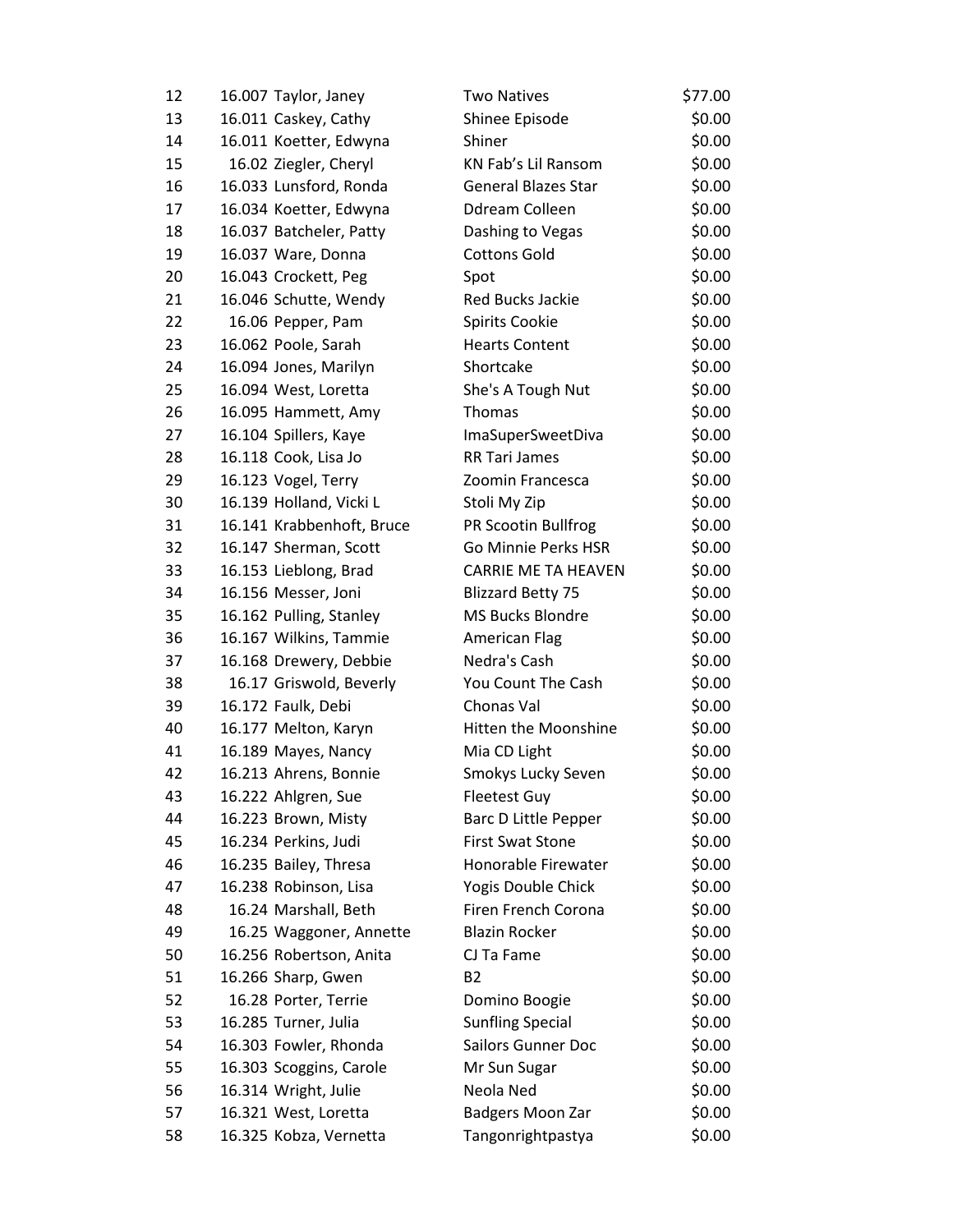| 59             | 16.327 Graves, Lance      | AEBugEmForperks             | \$0.00   |
|----------------|---------------------------|-----------------------------|----------|
| 60             | 16.333 Ruffin, Sandra     | Jazzy Roan Boy              | \$0.00   |
| 61             | 16.342 Herring, Patty     | McDreamie Jet               | \$0.00   |
| 62             | 16.352 Whiteley, Brenda   | Jes Slinky                  | \$0.00   |
| 63             | 16.355 Lybbert, Jami      | Confederate Royalty         | \$0.00   |
| 64             | 16.359 Carver, Kim        | <b>CC Humbug</b>            | \$0.00   |
| 65             | 16.363 Tipton, Kathy      | Apache Joe Brown            | \$0.00   |
| 66             | 16.363 Mason, Sherri      | <b>KT Monte Walsh</b>       | \$0.00   |
| 67             | 16.364 Geraldon, Kathy    | <b>Blondie</b>              | \$0.00   |
| 68             | 16.368 Schler, Lana       | Fell Off My Wagon           | \$0.00   |
| 69             | 16.369 Vogel, Terry       | Imablueyedblondbitz         | \$0.00   |
| 70             | 16.371 Williams, Bob      | WimpysLethalWeapon          | \$0.00   |
| 71             | 16.398 Paul, Melody       | SpongeBob                   | \$0.00   |
| 72             | 16.405 Whatley, Kim       | Cowboygetthemoney           | \$0.00   |
| 73             | 16.428 Park, Teri         | <b>Blue San Simone</b>      | \$0.00   |
| 1              | 16.437 Haynes, Paul       | She's So Good               | \$532.00 |
| $\overline{2}$ | 16.439 Jones, Kelly       | Docs Rocket Dog             | \$420.00 |
| 3              | 16.445 Dees, Lori         | Max                         | \$336.00 |
| 4              | 16.45 Tucker, Dee         | Pure Royal Corkscrew        | \$280.00 |
| 5              | 16.452 Durbin, Tam        | Zans Little Nurse           | \$252.00 |
| 6              | 16.467 Appleton, Barbara  | She's Jazzed                | \$224.00 |
| 7              | 16.469 Scott, Jeanette    | Mighty Chino                | \$196.00 |
| 8              | 16.47 Talley, Beth        | Carhartt                    | \$168.00 |
| 9              | 16.495 Sharp, Gwen        | Merlot                      | \$140.00 |
| 10             | 16.505 Bennett, Lana      | <b>Gold Creek Fly</b>       | \$112.00 |
| 11             | 16.521 Bussey, Lisa       | JustPullTheTrigger          | \$84.00  |
| 12             | 16.532 Lumley, Jody       | <b>Royal Colours</b>        | \$56.00  |
| 13             | 16.54 Williams, Charlene  | Smart little Lena           | \$0.00   |
| 14             | 16.542 Poole, Sarah       | Scar                        | \$0.00   |
| 15             | 16.597 Foster, LeAnna     | <b>GGG Dodgethisplayboy</b> | \$0.00   |
| 16             | 16.647 Powders, Debbie    | <b>KS Brown Ambrose</b>     | \$0.00   |
| 17             | 16.675 ODELL, JAMEY       | thc super bully             | \$0.00   |
| 18             | 16.703 Staggs, Michelle   | Doc Dustys Honor            | \$0.00   |
| 19             | 16.74 Chaddick, Dana      | Roses N Cash                | \$0.00   |
| 20             | 16.745 Fulks, Melinda     | Badger Hickory 101          | \$0.00   |
| 21             | 16.755 Hassell, Sandi     | jess Dare To Dream          | \$0.00   |
| 22             | 16.774 Mayo, Penny        | Really Jess Stones          | \$0.00   |
| 23             | 16.809 Perry, Jenn        | Slick Bo Jangles            | \$0.00   |
| 24             | 16.818 Cole, Linda        | Link Ta Fame                | \$0.00   |
| 25             | 16.835 Nemeth, Linda      | Colonel Jr Lena             | \$0.00   |
| 26             | 16.858 Williams, Charlene | Brandy-N-Flit               | \$0.00   |
| 27             | 16.877 Cribbs, Kathy      | Playboys Arrow              | \$0.00   |
| 28             | 16.898 Park, Teri         | Plum Fast                   | \$0.00   |
| 29             | 16.916 Reid, Pam          | Ike's Lady Flit             | \$0.00   |
| 30             | 16.944 Ratterree, Rhonda  | RT Last Miracle             | \$0.00   |
| 31             | 16.966 Wall, Mike         | CF Shockingly French        | \$0.00   |

5D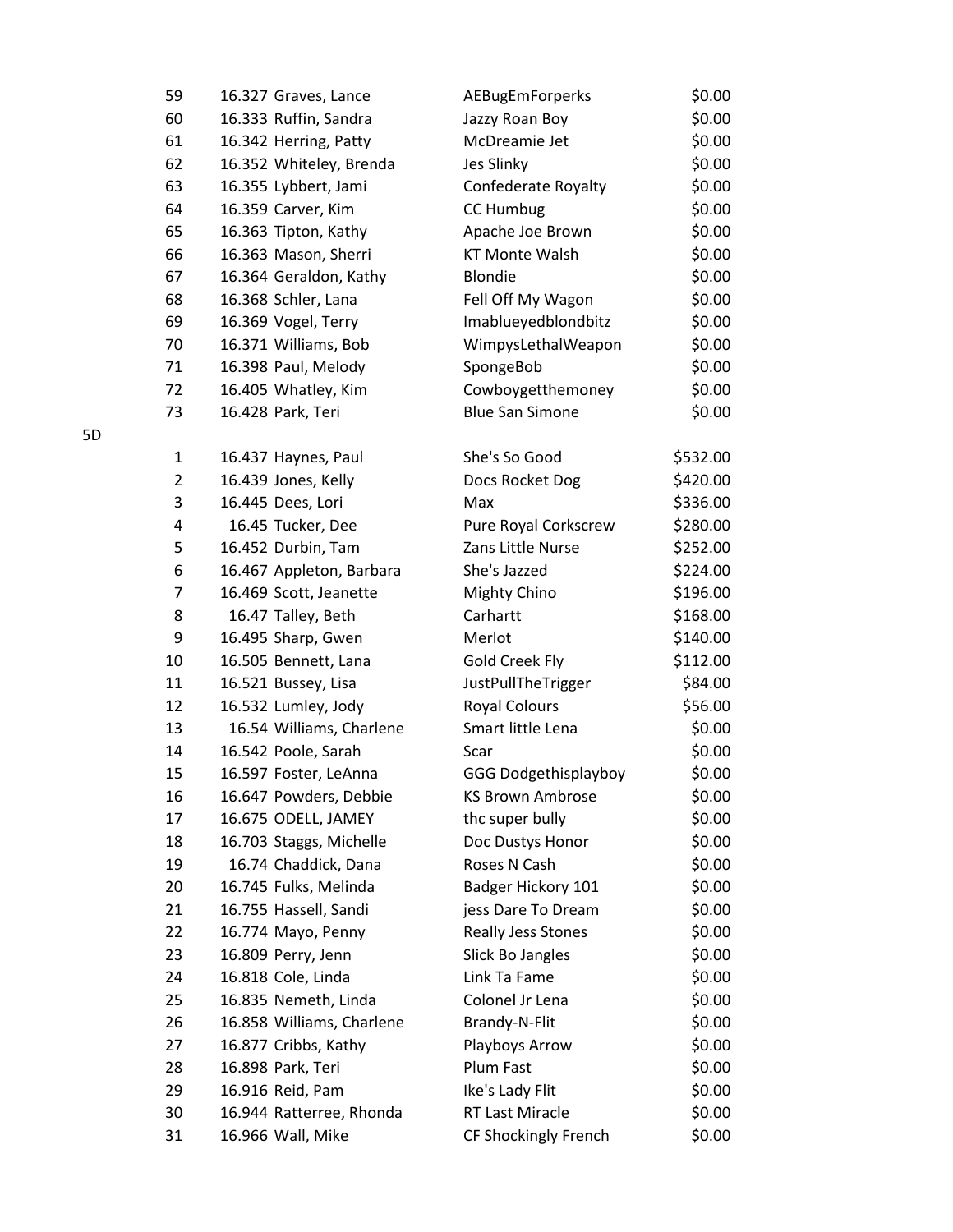| 32               | 17.039 Dutton, Amber        | Streakin Peppys Cash        | \$0.00 |
|------------------|-----------------------------|-----------------------------|--------|
| 33               | 17.049 Aragon, Janice       | <b>GZ Twister</b>           | \$0.00 |
| 34               | 17.051 McLeroy, Lisa        | Smokin Bargain              | \$0.00 |
| 35               | 17.087 Brandon, Annette     | Royal DashForCash           | \$0.00 |
| 36               | 17.119 Greenlees, Tonia     | Pepto Target                | \$0.00 |
| 37               | 17.161 Slater, Valorie      | FionaGotABurnNotice         | \$0.00 |
| 38               | 17.178 Hall, Cynthia        | Richie                      | \$0.00 |
| 39               | 17.187 Arnold, Betsy        | <b>Top Flamon Firewater</b> | \$0.00 |
| 40               | 17.187 Blanchett, Michelle  | Rydinthatfancyreba          | \$0.00 |
| 41               | 17.201 Whiteley, Brenda     | Kings Elegant Star          | \$0.00 |
| 42               | 17.201 Moore, Valinda       | JHAgonnamakeitjack          | \$0.00 |
| 43               | 17.288 Tracy, Carol         | Cashmans Leo Beduino        | \$0.00 |
| 44               | 17.288 Winkle, Jo Van       | Lotta Rich Rock             | \$0.00 |
| 45               | 17.316 White, Ann           | Hank                        | \$0.00 |
| 46               | 17.347 Lewis, Heather       | ShezaGrayDeeDash            | \$0.00 |
| 47               | 17.379 Knotts, Terrie       | Chasin Rubys Honor          | \$0.00 |
| 48               | 17.465 Cross, John          | Wanna BA Rebel              | \$0.00 |
| 49               | 17.493 Oglesby, Carolyn     | Dash N Shine                | \$0.00 |
| 50               | 17.515 Newman, Lisa         | <b>KS Honor N Firewater</b> | \$0.00 |
| 51               | 17.53 Martin, Pam           | Despirite Angel             | \$0.00 |
| 52               | 17.754 Baker, Tammie        | <b>Buenos Streakin Cash</b> | \$0.00 |
| 53               | 17.812 Tucker, Dee          | Corys Cartel                | \$0.00 |
| 54               | 18.104 Middleton, Christine | Cee Mr Hollywood            | \$0.00 |
| 55               | 18.226 Koontz, Cindy        | Scout                       | \$0.00 |
| 56               | 18.366 Worley, Janice       | Anna's Silver Sage          | \$0.00 |
| 57               | 18.378 Haynes, Matonna      | Suni                        | \$0.00 |
| 58               | 18.731 Nale, Pamela         | Rafter Two Baby             | \$0.00 |
| 59               | 19.843 Sanders, Sharnell    | Heza Hollywood Olena        | \$0.00 |
| 60               | 20.884 Hicks, Carolyn       | <b>Colonels Par Ticket</b>  | \$0.00 |
| 61               | 22.691 Murphy, Julie        | RedsClaimingFame            | \$0.00 |
| 62               | 23.665 Heward, Karen        | Payasos Lil Sue             | \$0.00 |
| 63               | 25.238 Penuell, Carla       | Native Blackberry           | \$0.00 |
| 64               | 27.657 Toll, Mike           | JesseLightningKwik          | \$0.00 |
| Final Time $= 0$ |                             |                             |        |
| 0                | 0 Cross, Valerie            | <b>Shadows Tiny Guy</b>     | \$0.00 |
| 0                | 0 Pittman, Andy             | Lads Little Anchor          | \$0.00 |
| 0                | 0 Smith, Karen              | <b>Bucks Pep</b>            | \$0.00 |
| 0                | 0 Scott, Jeanette           | DH Sho Duchess              | \$0.00 |
| 0                | 0 Cummings, Cindy           | <b>BB Frenchmans Magic</b>  | \$0.00 |
| 0                | 0 Lamance, Barbara          | <b>HMH Featuredstreaker</b> | \$0.00 |
| 0                | 0 Graham, Tami              | <b>Bullion with Honor</b>   | \$0.00 |
| 0                | 0 Calley, Dawn              | Joeli B Cool                | \$0.00 |
| 0                | 0 Weger, Christi            | <b>Streaking Perks</b>      | \$0.00 |
| 0                | 0 Mann, Tammy               | Has Justa Kid               | \$0.00 |
| 0                | 0 Nida, Patricia            | SF Pats 404                 | \$0.00 |
| 0                | 0 Barron, Jennifer          | Air Born Crush              | \$0.00 |
| 0                | 0 Jenks, Bill               | <b>Austins Easy Doc</b>     | \$0.00 |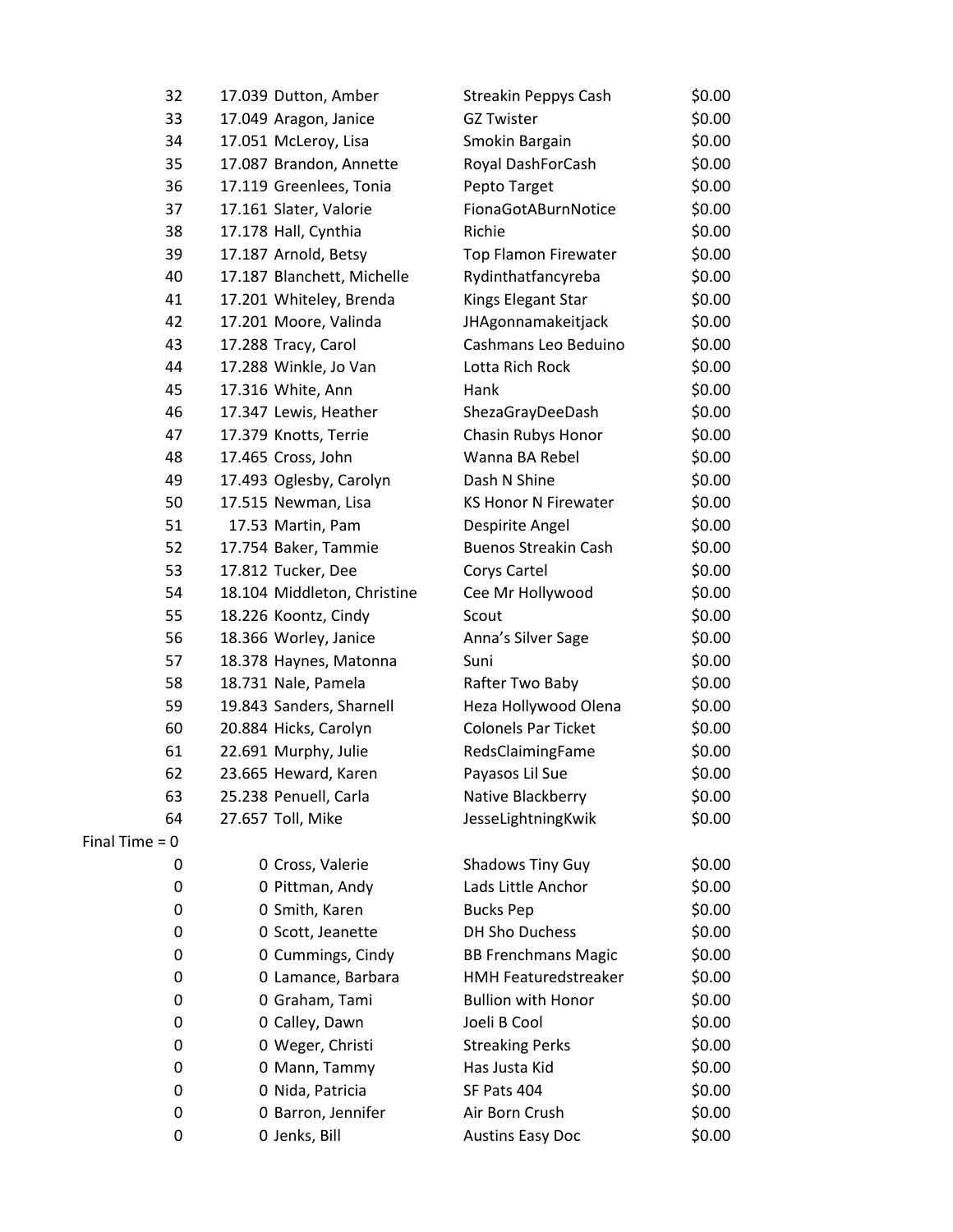|              | 0 | 0 Walters, Debbie     | <b>Coats French Honor</b>   | \$0.00   |
|--------------|---|-----------------------|-----------------------------|----------|
|              | 0 | 0 Begnaud, Michelle   | Miss Silver Georgia         | \$0.00   |
|              | 0 | 0 Graham, Tammy       | My Cashing Gal              | \$0.00   |
|              | 0 | 0 Campbell, Marilyn   | <b>GL Double Perks</b>      | \$0.00   |
|              | 0 | 0 Murphy, Julie       | Hello Georgia               | \$0.00   |
| Disqualified |   |                       |                             |          |
|              | 0 | 0 Knotts, Terrie      | <b>BugsPayTheMoney</b>      | \$0.00   |
|              | 0 | 0 Ramage, Jennine     | One Special Mazie           | \$0.00   |
|              | 0 | 0 Winkle, Jo Van      | OhWindyThreeBoots           | \$0.00   |
|              | 0 | 0 Vaughn, Sharon      | JettaDialedFrenchman        | \$0.00   |
|              | 0 | 0 Bolin, Dona         | Ima Fritzy Blonde           | \$0.00   |
|              | 0 | 0 Baird, Renee        | Drift Of Stardust           | \$0.00   |
|              | 0 | 0 Fitzgerald, Starla  | Famous Gem                  | \$0.00   |
|              | 0 | 0 Whiteside, Andrea   | Separate Jetta              | \$0.00   |
|              | 0 | 0 Turner, Kimber      | <b>Stewie Dis Mofo</b>      | \$0.00   |
|              | 0 | 0 Harrington, Carol   | Y I jay r kirk              | \$0.00   |
|              | 0 | 0 Thompson, Teresa    | <b>Bigtime Dashin</b>       | \$0.00   |
|              | 0 | 0 Powers, Bonnie      | Bob                         | \$0.00   |
|              | 0 | 0 Hentz, Tamii        | Valentine Xpress            | \$0.00   |
|              | 0 | 0 Murphy, Julie       | Sippin On Firewater         | \$0.00   |
|              | 0 | 0 LeBarron, Naoma     | Amp It Up                   | \$0.00   |
|              | 0 | 0 Robinson, Lisa      | Keno                        | \$0.00   |
|              | 0 | 0 Jones, Kelly        | <b>HH Rocker Ta Fame</b>    | \$0.00   |
|              | 0 | 0 Pratt, Candace      | White Lick Willy            | \$0.00   |
|              | 0 | 0 Phillips, Charlotte | Katy'sSmokeNStorm           | \$0.00   |
|              | 0 | 0 Kern, Micki         | Runaway Chic                | \$0.00   |
|              | 0 | 0 Varnado, Louis      | <b>Assured Cause</b>        | \$0.00   |
|              | 0 | 0 Campbell, Rita      | <b>Siemons Prissey Perk</b> | \$0.00   |
|              | 0 | 0 Thompson, Teresa    | <b>TFStarbuck</b>           | \$0.00   |
|              | 0 | 0 Vogel, Lee          | SuperfrostedBug             | \$0.00   |
|              | 0 | 0 McDonnor, Don       | Jamie's Silver gun          | \$594.00 |
|              | 0 | 0 Stacey, Jen         | <b>Fame And Roses</b>       | \$0.00   |
|              | 0 | 0 Ford, Danita        | <b>TWP Sundance</b>         | \$0.00   |
|              | 0 | 0 Dumbaugh, Elizabeth | Indian Spring Hustler       | \$0.00   |
|              | 0 | 0 Miller, Tammie      | Chewee                      | \$0.00   |
|              | 0 | 0 Draper, Kelly       | Winwithflamingclass         | \$0.00   |
|              | 0 | 0 Scarmardo, Jo       | DoubleDownUrMoney           | \$0.00   |
|              | 0 | 0 Ezell, Connie       | Ya Know                     | \$0.00   |
|              | 0 | 0 Rowland, Kathy      | Jetalong Lil Norflee        | \$0.00   |
|              | 0 | 0 Hamilton, Robin     | Dashing Jayde               | \$0.00   |
|              | 0 | 0 Buckmeyer, Becky    | A Jacked Up Perk            | \$0.00   |
|              | 0 | 0 Bird, Linda         | DestaLenas Starlite         | \$0.00   |
|              | 0 | 0 Headrick, Melba     | Lacys Easy Moon             | \$0.00   |
|              | 0 | 0 Haynes, Matonna     | Ima Doc Skip                | \$0.00   |
|              | 0 | 0 Klatzkin, Varsi     | Spot                        | \$0.00   |
|              | 0 | 0 Nibarger, Julee     | Legend N Progress           | \$0.00   |
|              | 0 | 0 Pritchett, Tiffany  | Gunner Lil                  | \$0.00   |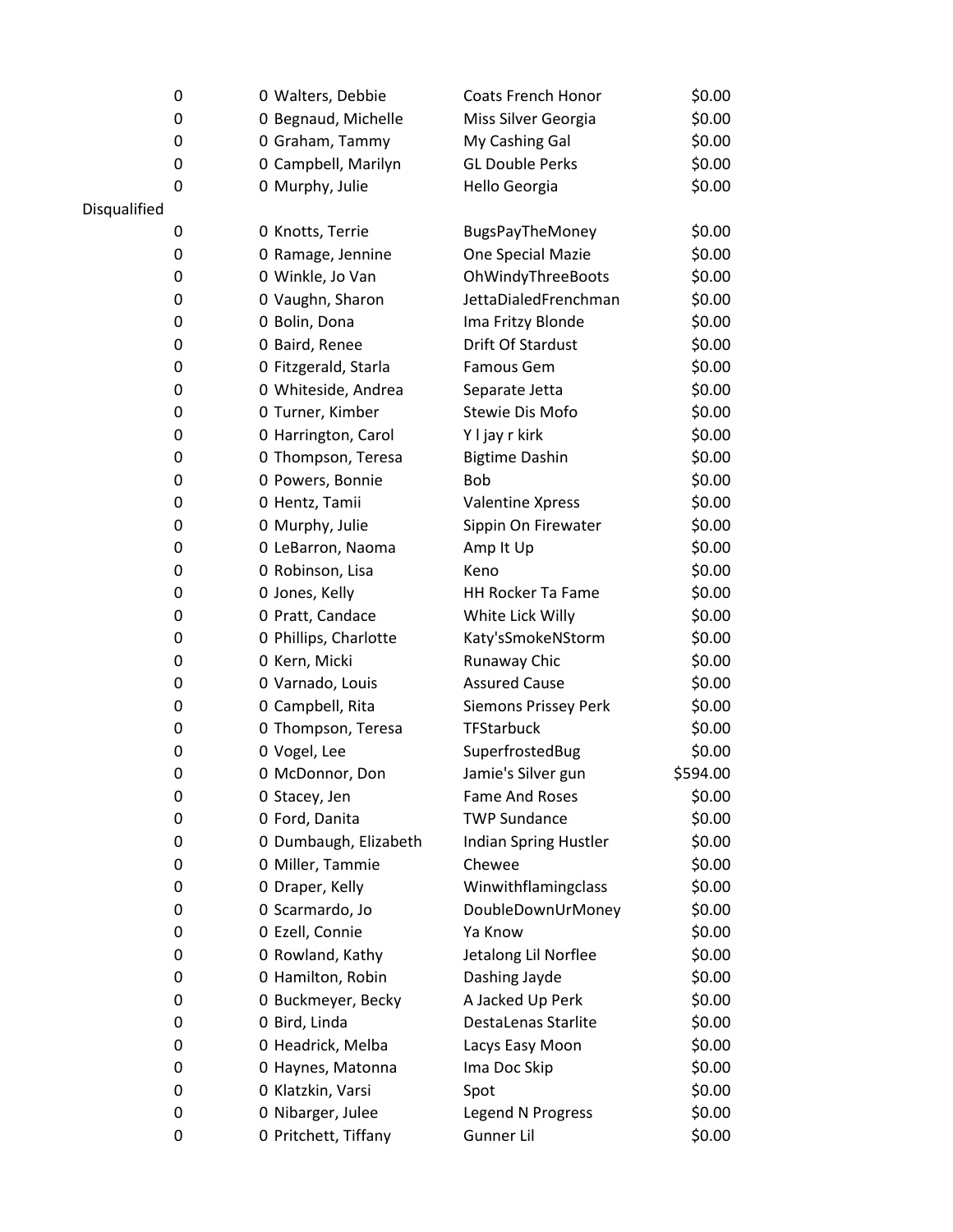| 0 | 0 Knotts, Terrie    | <b>BV Lifes A Dance</b>     | \$0.00 |
|---|---------------------|-----------------------------|--------|
| 0 | 0 Bruscato, Lee Ann | Doc Lean On                 | \$0.00 |
| 0 | 0 Perry, Jenn       | Dashing Ta Fortune          | \$0.00 |
| 0 | 0 Vogel, Terry      | BBBoogyingFrenchman         | \$0.00 |
| 0 | 0 ODELL, JAMEY      | THC DAT FRENCHMAN           | \$0.00 |
| 0 | 0 Burke, Leah       | <b>Gunmetal Star</b>        | \$0.00 |
| 0 | 0 Johnson, Tammy    | Frenchys Hot Pursute        | \$0.00 |
| 0 | 0 Reed, Karen       | <b>Wrangling Mojo</b>       | \$0.00 |
| 0 | 0 Bruscato, Mike    | SS Tiger Willow             | \$0.00 |
| 0 | 0 Varnado, Pam      | JJ Playin A CD              | \$0.00 |
| 0 | 0 Bloxom, Debbie    | <b>Bad Fire Rising</b>      | \$0.00 |
| 0 | 0 Lundy, Becky      | Casino Blue Jet             | \$0.00 |
| 0 | 0 Oswald, Shonni    | Stinson on Stiltz           | \$0.00 |
| 0 | 0 Markus, Sissy     | <b>Eldon Bearly Dunit</b>   | \$0.00 |
| 0 | 0 Ganter, Angela    | Rebel                       | \$0.00 |
| 0 | 0 Bryant, Carol     | Dolly                       | \$0.00 |
| 0 | 0 Bagwell, Connie   | <b>JWT Haulin Cash</b>      | \$0.00 |
| 0 | 0 Kurosky, Jana     | Winnie Red's Kai            | \$0.00 |
| 0 | 0 Ratterree, Rhonda | Sassy Jo Chex               | \$0.00 |
| 0 | 0 McLeroy, Lisa     | Wind Fury                   | \$0.00 |
| 0 | 0 Bryant, Carla     | <b>Hoping For Snow</b>      | \$0.00 |
| 0 | 0 Allred, Dina      | <b>Chasin Tornados</b>      | \$0.00 |
| 0 | 0 Davenport, Darla  | Doc Bar Brees               | \$0.00 |
| 0 | 0 Toll, Cindy       | Goodnessake                 | \$0.00 |
| 0 | 0 Micci, Lesa       | Too Intense Again           | \$0.00 |
| 0 | 0 Pevey, Lisa       | YGW Genuine Gold            | \$0.00 |
| 0 | 0 Ballard, Suzanne  | Hondo Jet                   | \$0.00 |
| 0 | 0 Neumeier, Kathy   | Hanna Nanna                 | \$0.00 |
| 0 | 0 West, Pam         | Eye Beat Sugar              | \$0.00 |
| 0 | 0 Ganter, Angela    | <b>Bogies French Bug</b>    | \$0.00 |
| 0 | 0 Hays, Liz         | <b>Destination Fame</b>     | \$0.00 |
| 0 | 0 Unterseher, Karen | <b>Frenchys Six Pack</b>    | \$0.00 |
| 0 | 0 Bouldin, Jackie   | GagesIndian                 | \$0.00 |
| 0 | 0 Walker, Mary      | Watch My Swagger            | \$0.00 |
| 0 | 0 Cannon, Beth      | Jess A Ladys Man            | \$0.00 |
| 0 | 0 Penland, Linda    | ShezaSunnyFirewater         | \$0.00 |
| 0 | 0 Nale, Pamela      | Miss Poco Luna              | \$0.00 |
| 0 | 0 Gordon, Debbie    | <b>Barreras Eastwood</b>    | \$0.00 |
| 0 | 0 Horton, Donna     | Willy Bea Bully             | \$0.00 |
| 0 | 0 Ludwig, Bruce     | Second Arrangement          | \$0.00 |
| 0 | 0 Tuinei, Kristi    | Seeing Double Dees          | \$0.00 |
| 0 | 0 Grimes, Lisa      | Jennifer                    | \$0.00 |
| 0 | 0 Lieblong, Brad    | <b>Shakems French Queen</b> | \$0.00 |
| 0 | 0 Smith, Margo      | Hope To Fame                | \$0.00 |
| 0 | 0 Wall, Cindy       | CF Sassyfrenchcruzer        | \$0.00 |
| 0 | 0 Howard, Donna     | Foxy                        | \$0.00 |
| 0 | 0 Baker, Stana Lee  | FrostysRebelDarlin          | \$0.00 |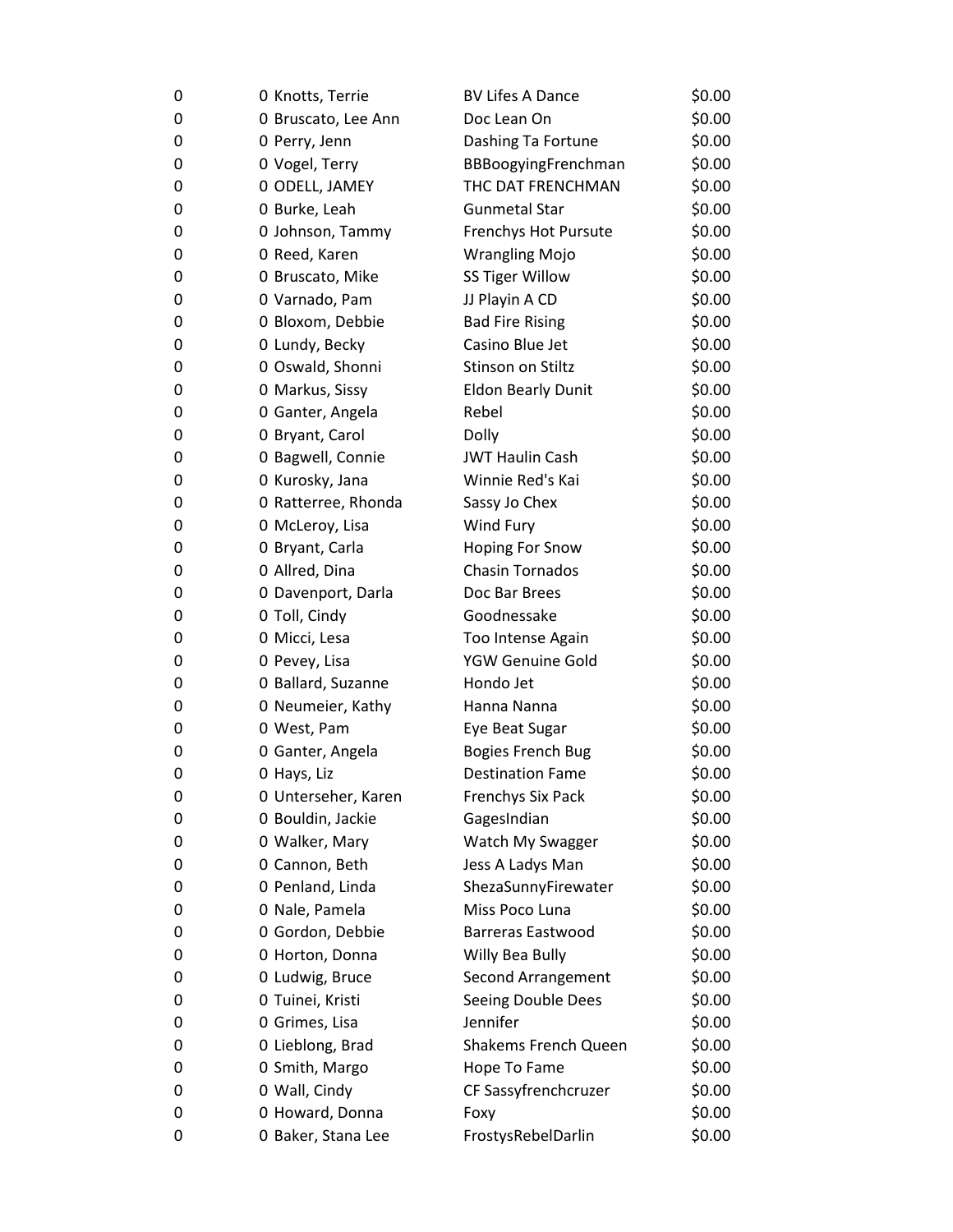| 0 | 0 Ellis, Jackie        | <b>Pearl Country</b>        | \$0.00 |
|---|------------------------|-----------------------------|--------|
| 0 | 0 Smith, Beverley      | Mutley                      | \$0.00 |
| 0 | 0 Gordon, Debbie       | Perks Ninnekah Bug          | \$0.00 |
| 0 | 0 Hardy, Sheila        | <b>Fabulous Fiona</b>       | \$0.00 |
| 0 | 0 Pee, Katharine       | EF Viva La Frenchman        | \$0.00 |
| 0 | 0 Filer, Christine     | <b>Whiz Edition</b>         | \$0.00 |
| 0 | 0 Smith, Susan         | Special Live Rebel          | \$0.00 |
| 0 | 0 Ross, Michelle       | Hakan Brigodier 115         | \$0.00 |
| 0 | 0 Orlando, Marti       | IT'S FROSTY OUSTIDE         | \$0.00 |
| 0 | 0 Riddle, Connie       | <b>Flamin Firin Pistol</b>  | \$0.00 |
| 0 | 0 Flautt, Deedee       | <b>Watch Taters Gal</b>     | \$0.00 |
| 0 | 0 Bailey, Sue          | PLAYN TWISTED SISTER        | \$0.00 |
| 0 | 0 Barley, Wanda        | <b>Bob</b>                  | \$0.00 |
| 0 | 0 Schutte, Wendy       | Two Eyed Red Stormy         | \$0.00 |
| 0 | 0 Britt, Karen         | F Five Vilonia Girl         | \$0.00 |
| 0 | 0 Gordon, Debbie       | THGrettaGinStreakin         | \$0.00 |
| 0 | 0 Hankins, Billie Ruth | Im Souped Up                | \$0.00 |
| 0 | 0 Fein, LaVerne        | This Bully Raps             | \$0.00 |
| 0 | 0 Vanderford, Paula    | <b>Three Cash Advance</b>   | \$0.00 |
| 0 | 0 Hunt, Jill           | Smokin Little Linx          | \$0.00 |
| 0 | 0 Little, Willie       | <b>BF LIL RED CHIGGER</b>   | \$0.00 |
| 0 | 0 Kloecker, Tracy      | Six                         | \$0.00 |
| 0 | 0 Tait, Lesa           | Golly                       | \$0.00 |
| 0 | 0 Moseley, Terry       | <b>Reign Of Greatness</b>   | \$0.00 |
| 0 | 0 Meyers, Tandy        | TCross pacific guy          | \$0.00 |
| 0 | 0 Wisby, Angela        | Vals Frenchman JetJr        | \$0.00 |
| 0 | 0 Hiemstra, Michele    | <b>Bug The Bunny</b>        | \$0.00 |
| 0 | 0 Walker, Mary         | Latte Ditto                 | \$0.00 |
| 0 | 0 Raggio, Paulette     | <b>Bugsy</b>                | \$0.00 |
| 0 | 0 Dees, Lori           | Rockstar                    | \$0.00 |
| 0 | 0 Beals, Joyce         | Special Clown Royal         | \$0.00 |
| 0 | 0 Appleton, Barbara    | <b>Sweet Bonita Rose</b>    | \$0.00 |
| 0 | 0 West, Sharon         | Stinger                     | \$0.00 |
| 0 | 0 Mohon, Angie         | Sunny Cs Rockstar           | \$0.00 |
| 0 | 0 Clark, Bill          | <b>Magical Premises</b>     | \$0.00 |
| 0 | 0 Griswold, Beverly    | Jackson Sparks              | \$0.00 |
| 0 | 0 Caldwell, Yolanda    | Rip                         | \$0.00 |
| 0 | 0 Dunfield, Jo         | LNR Kats star               | \$0.00 |
| 0 | 0 Jones, Greg          | <b>Bob Dash</b>             | \$0.00 |
| 0 | 0 Wilkins, Tammie      | <b>VF Gold Dust</b>         | \$0.00 |
| 0 | 0 Scammahorn, Lana     | Bennys Bay Trix             | \$0.00 |
| 0 | 0 Kloecker, Paula      | <b>FABULOUS ROCKETARIAT</b> | \$0.00 |
| 0 | 0 McClard, Wanda       | Sheez Speedy                | \$0.00 |
| 0 | 0 Kile, Donna          | <b>Record On The Rocks</b>  | \$0.00 |
| 0 | 0 Jones, Suzanne       | Sunday Fuday                | \$0.00 |
| 0 | 0 Walker, Leslie       | Rose                        | \$0.00 |
| 0 | 0 White, Sonja         | GlassTwoEyedJack            | \$0.00 |